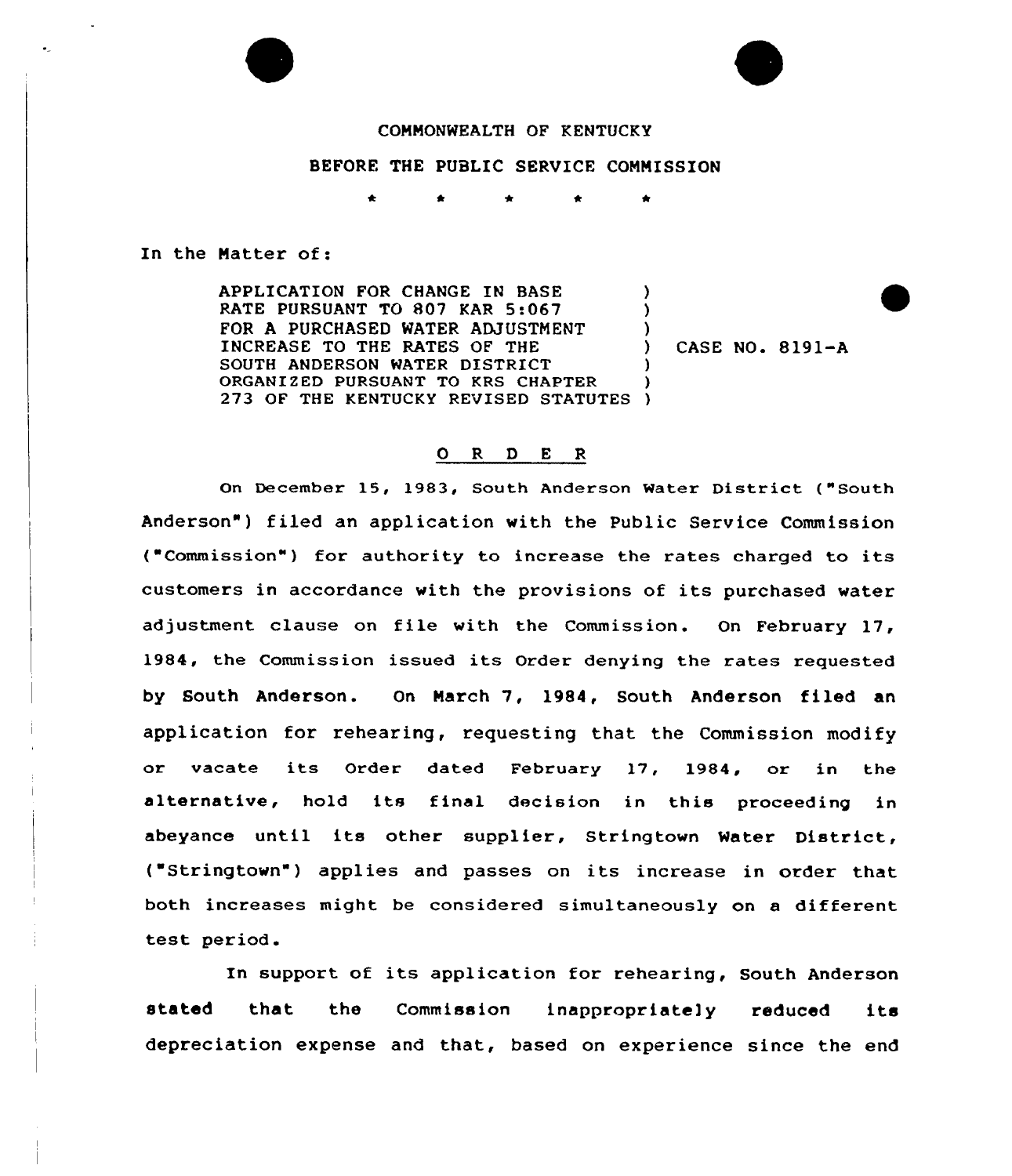of the Lest period, the increased cost of water is now causing a loss of income.

The Commission will address each issue as follows:

# Depreciation Expense

The Commission, in its Order of February 17, 1984, reduced South Anderson's depreciation expense by \$4,708. This adjustment was made to reflect its po1icy to exclude contributed property from the calculation of depreciation expense. South Anderson stated, and the Commission after re-examining the evidence of record concurs, that the above adjustment had already been reflected in South Anderson's calculation for depreciation. Therefore, the Commission has increased South Anderson's operating expenses by \$4,708. This has the effect of reducing South Anderson's debt service coverage ("DSC") from 1.7X to 1.4X.<sup>1</sup>

### Purchased Water Expense

As of the date of the Commission's Order in this proceeding, the anticipated increase from Stringtown had not materialized, nor has Stringtown requested to pass this increase on to South Anderson by the date of this Order. Such anticipated increase is neither known nor measurable and, thus, fails to meet the criteria for consideration at this time. Should Stringtown subsequently pass a rate increase on to South Anderson, South

<sup>1</sup> \$24,055 Operating Income - \$4,708 Additional Depreciation Expense +  $$2,433$  Interest Income =  $$21,780$  +  $$15,550$  DSC = 1.4X.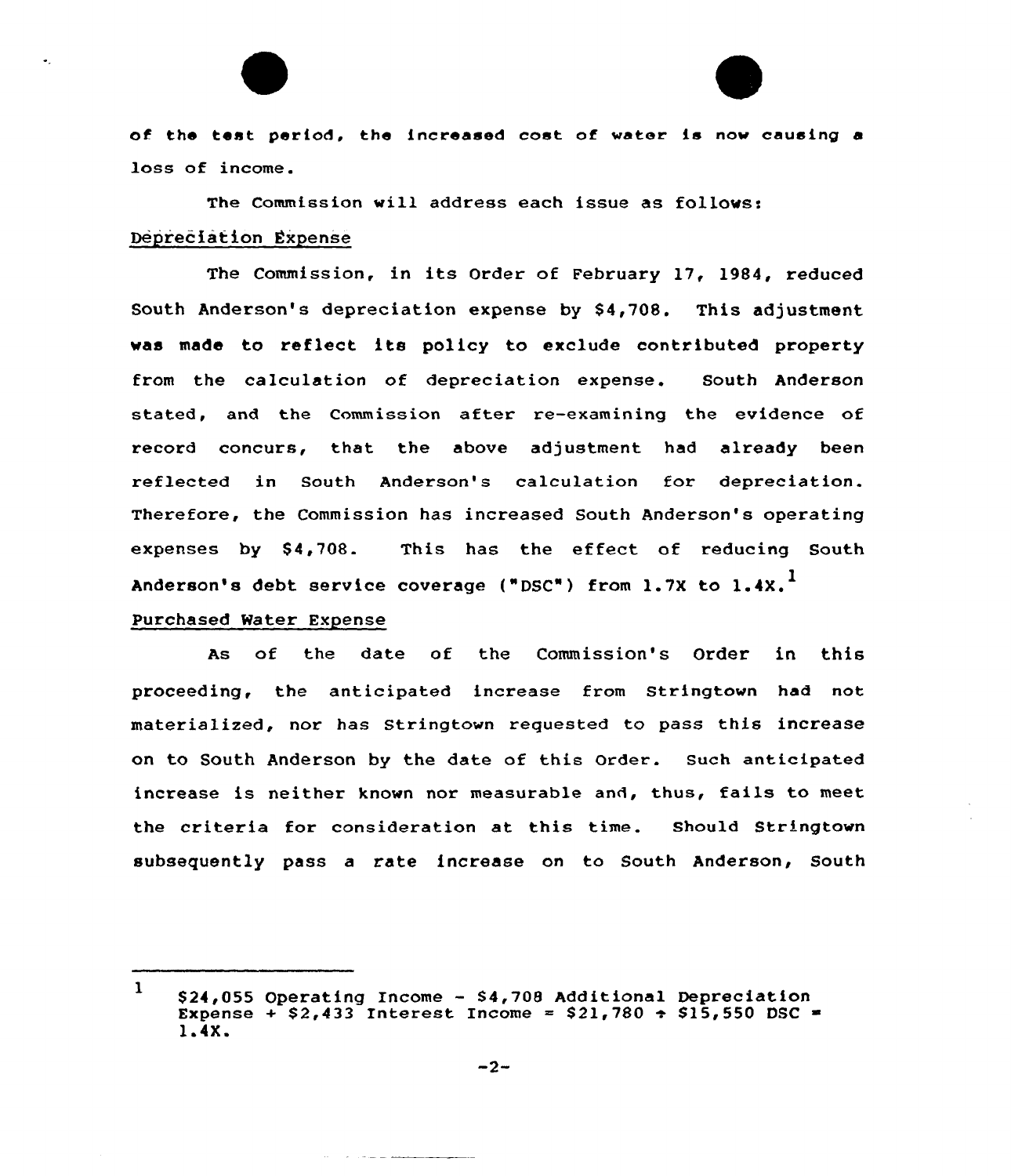Anderson may then apply to this Commission for a flow-through of the increase. At that time, the Commission will re-determine South Anderson's ability to absorb that increase based on the test period applicable to that filing.

## Operations of One Month

South Anderson stated in its application for rehearing that its expenses for January 1984 were \$7,431.52 and its revenues for water sales were \$5,867.90. The Commission is of the opinion that one month taken in isolation is not a valid basis for projecting the operating results of <sup>a</sup> water utility. An entire operating cycle should be reviewed in order to make a fair determination of the results of the utility's operations. Moreover, if the test period or any subsequent period should include abnormalities they could only be discerned and given serious consideration with due process in a general rate case. Therefore, South Anderson's application for rehearing of this issue should be denied.

# Delay of Final Decision

South Anderson was aware at the time the application was filed of a possible increase from Stringtown and could have withheld its filing and requested a pass-through of both increases in a single filing. Further, the income and expense data used to justify the use of <sup>a</sup> different test period is for January 1984. The Commission's Order was not issued until Fehruray 17, 1984. South Anderson could have withdrawn its application when it realized there was <sup>a</sup> change in its expenses and revenue flow prior to issuance of the Commission's Order. The Commission is of the opinion that to now grant South Anderson's request to set aside

 $-3-$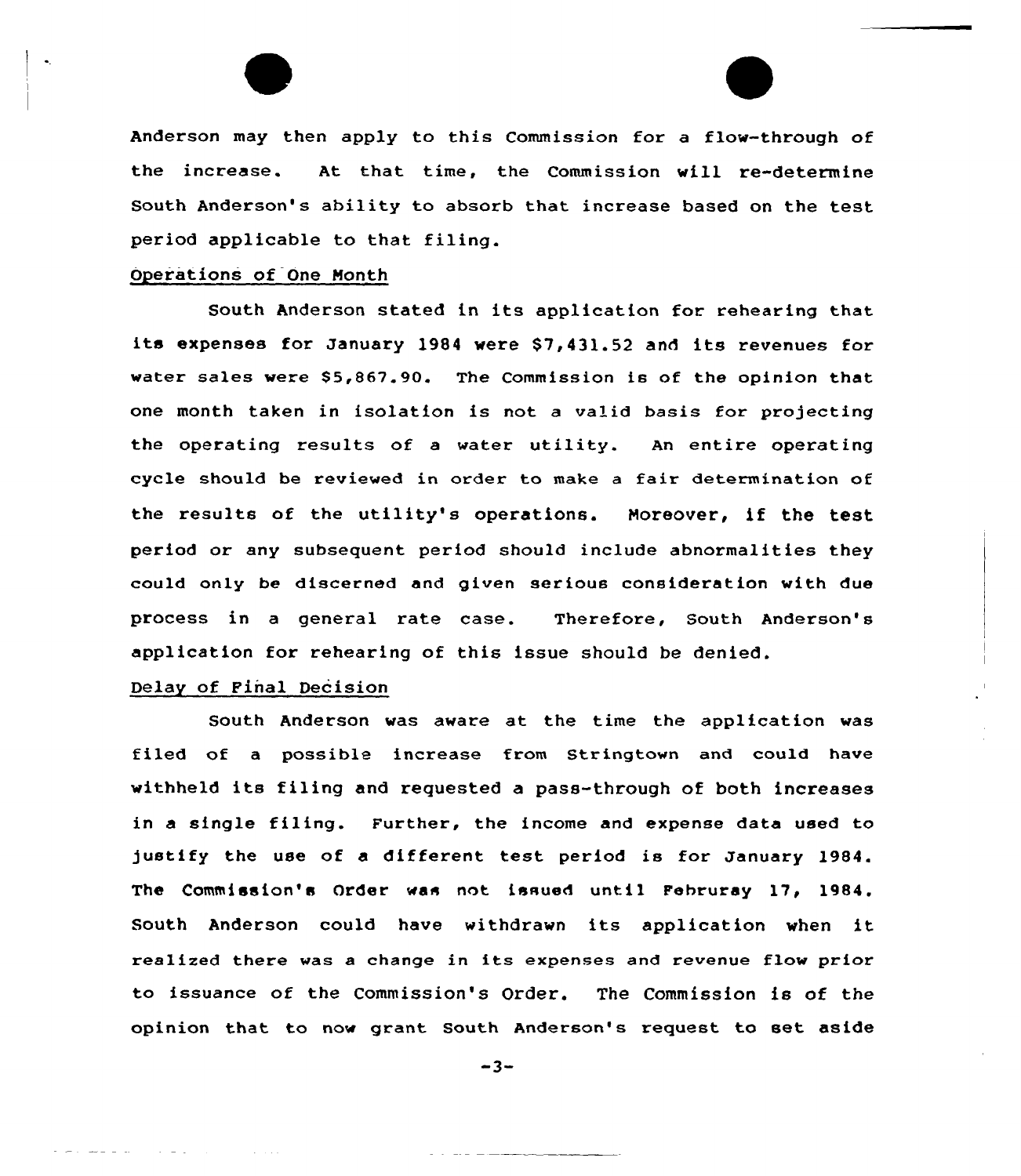and delay its final decision in order to use <sup>a</sup> different test period would defeat the purpose for which the purchased water adjustment clause was intended.

#### REVENUE REQUIREMENTS

South Anderson's adjusted DSC is 1.4X. The Commission is of the opinion that this coverage is sufficient to enable South Anderson to pay its operating expenses and to meet the requirements of its lenders. Therefore, the Commission finds that no additional revenue is required at this time.

### FlNDINGS AND ORDERS

The Commission, after consideration of the evidence of record and being advised, is of the opinion and finds that:

l. South Anderson's depreciation expense should be increased by  $$4,708.$ 

2. All issues of rehearing with the exception as set out in Finding No. 1 should be denied.

3. All provisions of the Commission's Order of February 17, 1984, not specifically amended herein shall remain in full force and effect.

IT IS THEREFORE ORDERED that South Anderson's application for rehearing, with the exception set out in Finding No. 1, be and is hereby denied.

IT IS FURTHER ORDERED that all provisions of the Commission's Order of February 17, 1984, not specifically amended herein shall remain in full force and effect.

-4-